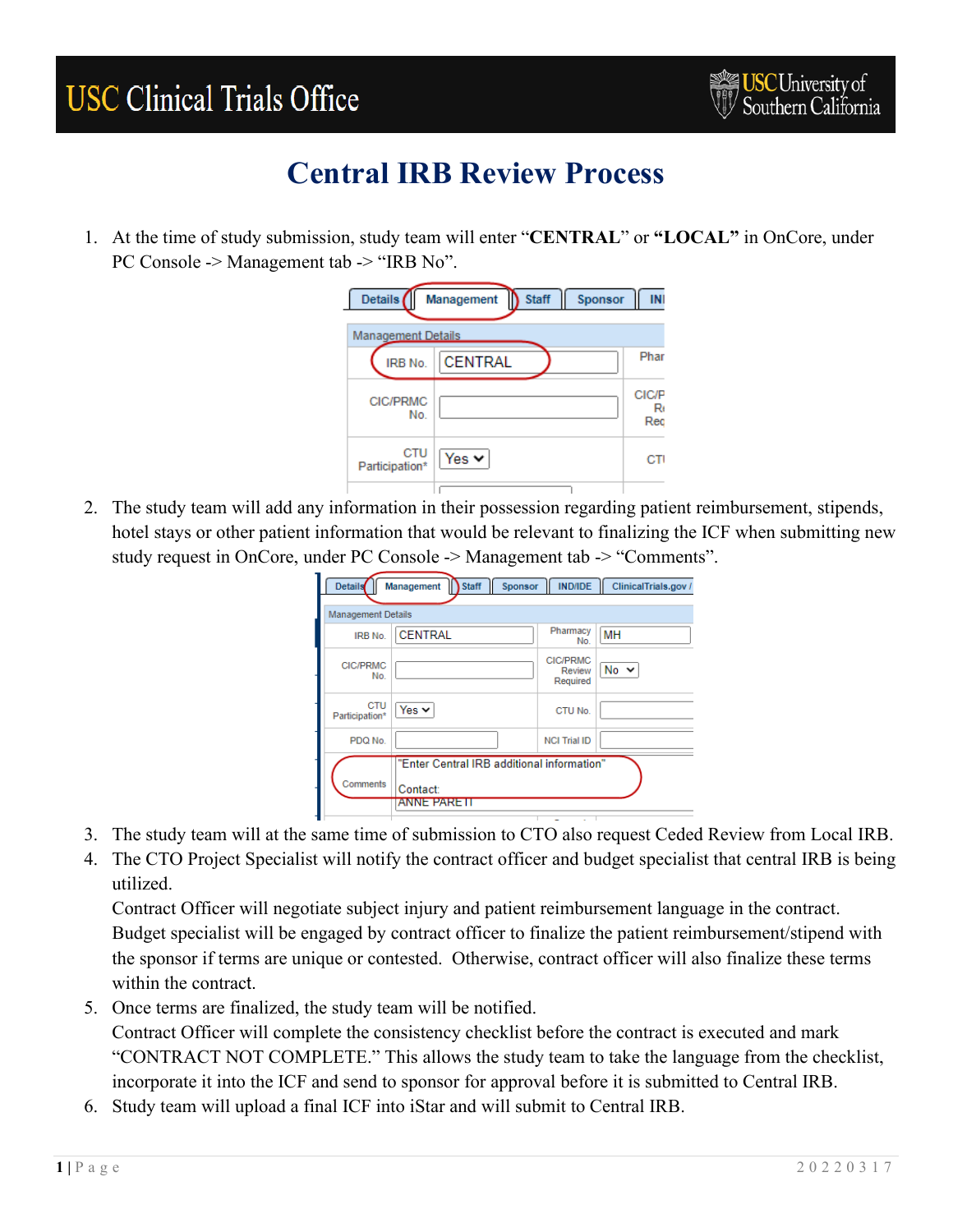## **USC Clinical Trials Office**



#### **Central IRB Review Process**

7. Study team will enter the USC IRB number in OnCore: under Management tab -> IRB No - "**CENTRAL-HS-##-#####**" or "**LOCAL-HS-##-#####**".

| Details (<br>Staff<br>Sponsor<br>Management |                     |  |  |  |
|---------------------------------------------|---------------------|--|--|--|
| <b>Management Details</b>                   |                     |  |  |  |
| <b>IRBN</b>                                 | CENTRAL-HS-21-00001 |  |  |  |
| <b>CIC/PRMC</b><br>No.                      |                     |  |  |  |
| CTU<br>Participation*                       | Yes $\vee$          |  |  |  |
| PDQ No.                                     | ħ                   |  |  |  |

- 8. Upon contract/budget finalization, Contract Officer will complete the ICF consistency check in iStar. Once the contract is executed, contract officer will go back into iStar to reconfirm the language and mark "CONTRACT IS FULLY EXECUTED".
- 9. Internal IRB will approve ceded review.
- 10. Evidence of Central IRB approval will be uploaded to OnCore and is a required document before CTO will open to accrual in OnCore and release ROF upon execution of final contract (i.e. IRB approval letters). Upload document under PC Console -> Documents/Info -> Attachments/Links, select document type "Central IRB Approval Letter"



- 11. When CTO is activating the study, contract office will:
	- a. remove "CENTRAL" or **"LOCAL"** from PC Console -> Management tab -> IRB No

| Details <sup>(</sup>      | Management Staff |  | Sponsor |  |
|---------------------------|------------------|--|---------|--|
| <b>Management Details</b> |                  |  |         |  |
| IRB No.                   | HS-21-00001      |  |         |  |
| <b>CIC/PRMC</b><br>No.    |                  |  |         |  |
| CTU<br>Participation*     | Yes $\vee$       |  |         |  |
| PDQ No.                   |                  |  |         |  |